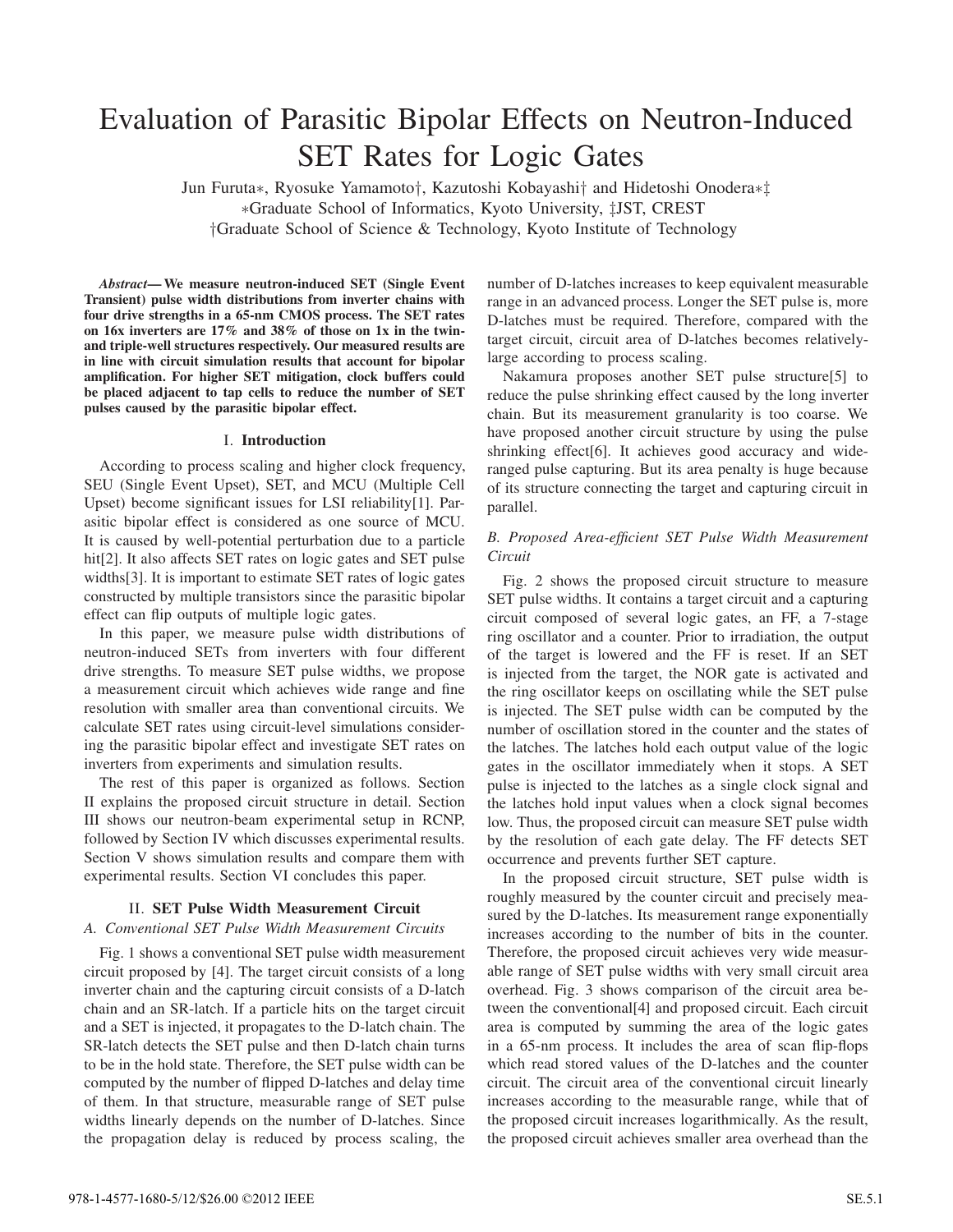



Fig. 1. Conventional SET pulse width measurement circuit[4].



Fig. 3. Comparison of circuit area between conventional and proposed circuit in a 65-nm process.



Fig. 4. Target circuit structure including 800 inverters.

conventional circuit when the measurement range is wider than 400 ps.

## *C. Target Circuit Structure*

To accurately measure SET pulse widths, the target circuit structure is very important. It is because that when a SET is injected into the target circuit, it linearly shrinks or expands as it propagates by a propagation-induced effect[7]. Therefore, if a long inverter chain are implemented as the target circuit, measured pulse width strongly depend on where a SET is injected. Fig. 4 shows the target circuit structure based on [8]. To reduce the propagation-induced effect, it contains 16 chains composed of 50 inverters. They are connected to the capturing circuit as shown in Fig. 2 by the NOR and NAND gates tree.

### III. **Experimental Setup**

Fig. 5 shows a test chip micrograph fabricated in a 65 nm bulk CMOS process. It includes twin-well and triplewell areas and its supply voltage is 1.2 V. It is implemented



Fig. 5. Chip micrograph and floor plan. TABLE I

STRUCTURES AND DRAIN AREAS OF INVERTERS NORMALIZED TO THAT OF 1X INVERTER.

| Drive    | Finger      |      | Drain Area  |             |
|----------|-------------|------|-------------|-------------|
| Strength | <b>PMOS</b> | NMOS | <b>PMOS</b> | <b>NMOS</b> |
|          |             |      |             |             |
|          |             |      | ЮÃ          |             |
|          |             |      |             |             |
|          |             |      |             |             |

by tapless standard cells and the tap-cell interval is about 50  $\mu$ m[9]. In order to measure neutron-induced SET pulse widths, 720 units of the proposed circuit are implemented with four different types of inverter chains as shown in Table I. The capturing circuit has an 8-bit counter and its circuit area is about 300  $\mu$ m<sup>2</sup>. In this test chip, another SET measurement circuit based on Ref. [10] is connected to the target circuit in order to detect SEUs on the proposed circuit. All units are implemented in a  $1.1 \times 3.3$  mm<sup>2</sup> region on a  $4 \times 4$ mm<sup>2</sup> die.

Accelerated tests were carried out at RCNP (Research Center for Nuclear Physics, Osaka University). The average accelerated factor is  $3.8 \times 10^8$ . In order to increase error counts, we measured 12 chips at the same time using stacked DUT boards. An engineering LSI tester is used to control DUTs and collect shifted error data. During irradiation, all stored values of the latches and counters were retrieved every 5 minutes.

#### IV. **Experimental Results and Discussions**

To measure the effective resolution of the proposed circuit, rectangular pulses are injected into one of the inverter chains and measure stored values of the latches and counter. They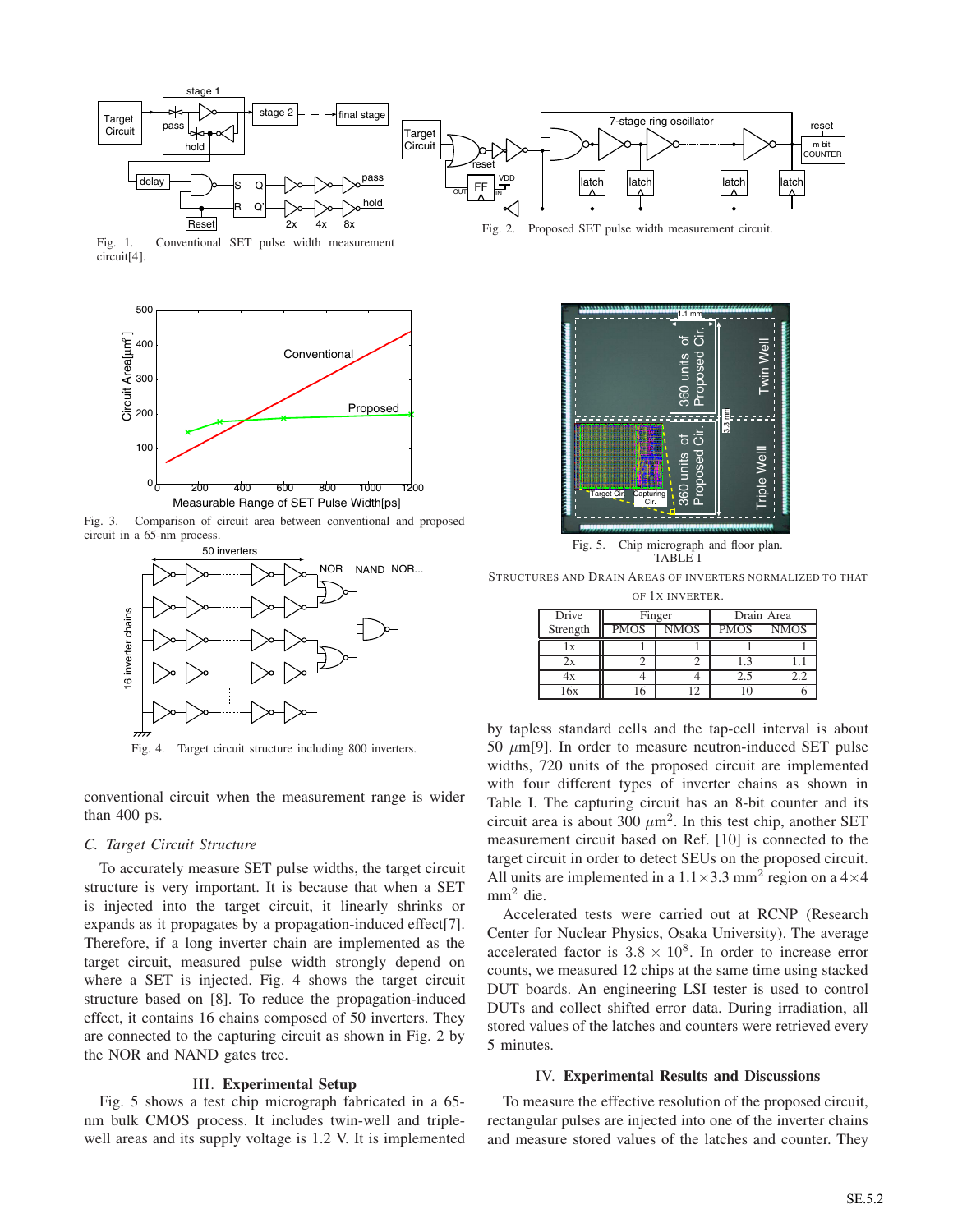

are generated by an embedded pulse generator constructed by a ring-oscillator and dividers. Fig. 6 shows a calibration result of the proposed circuit. Input pulse widths are calculated by frequency of the ring-oscillator. Measured results linearly increase according to the input pulse width. It reveals that the proposed circuit can measure SET pulse widths and its effective resolution is 21.5 ps, which is calculated by the slope of the fitted line. This result also shows that the pulse shrinking does not affect measurement results since the fitted line starts from the origin.

Table II shows the number of SETs on each inverter chain. The number of SETs on 16x inverters is smaller than that of other inverters but within the same order of magnitude. The SETs on 16x is 17% and 38% of those on 1x in the twinand triple-well structure. Compared with SEU rate on FFs in a 65-nm process[11], the SET rate on 16x is about 1/50 in the triple-well structure. However, a SET on a clock tree may simultaneously flip several storage cells. Multiple flips affect chip operations with much higher probability than a single flip[12]. Therefore SETs from the clock tree is not negligible even on ordinal FFs. They become dominant if radiation-hardened clocked storage cells such as the DICE latch[13] are used.

Fig. 7 and 8 show the distributions of SET pulse widths on each inverter chain. All chains have almost similar distributions and shorter SETs have higher probability than longer SETs excluding SETs below 40 ps. Low probability of SETs below 40 ps is caused by the minimum clock pulse width of D-latches in the proposed circuit. Circuit-level simulations reveal that they cannot capture input signals below 35 ps. It is consistent with measurement results of Ref. [5] and our previous work[6].



Fig. 8. Distribution of SET pulse width on 2x and 1x inverters.

#### V. **Simulation Analysis**

To analyze measurement results, we estimate SET rates on the inverter chains from circuit-level simulations. We use a single-exponential current source as shown Esq. (1) to obtain the critical charge  $Q_{40\text{ps}}$  which is defined as the charge to inject an SET pulse of 40 ps[14].

$$
I(t) = Q \frac{2}{T\sqrt{\pi}} \sqrt{\frac{t}{T}} \exp\left(\frac{-t}{T}\right)
$$
 (1)

Then, the SET rate is computed from the empirical model in [15] as follows.

$$
N_{\text{SET}} = F \times A \times K \times \exp\left(-\frac{Q_{40\text{ps}}}{Q_{\text{s}}}\right) \tag{2}
$$

 $F$ : Neutron Flux,  $A$ : Drain Area

 $Q<sub>s</sub>$ : Charge Collection Efficiency

The parameter  $T$  and  $Q_s$  are 30 ps and 10 fC respectively obtained from [15].

Fig. 9 shows a circuit structure to obtain the  $Q_{40\text{ps}}$  It has two current sources, parasitic bipolar transistors, and R/C ladders for well resistance and capacitance. One current source injects current induced by drift, diffusion and funneling, while the other injects current by hole injection into the p-well. Two current sources have the same values of parameters,  $T$  and  $Q_s$  and they turn on simultaneously. The well resistance and the parameter  $\beta$  of the bipolar transistor are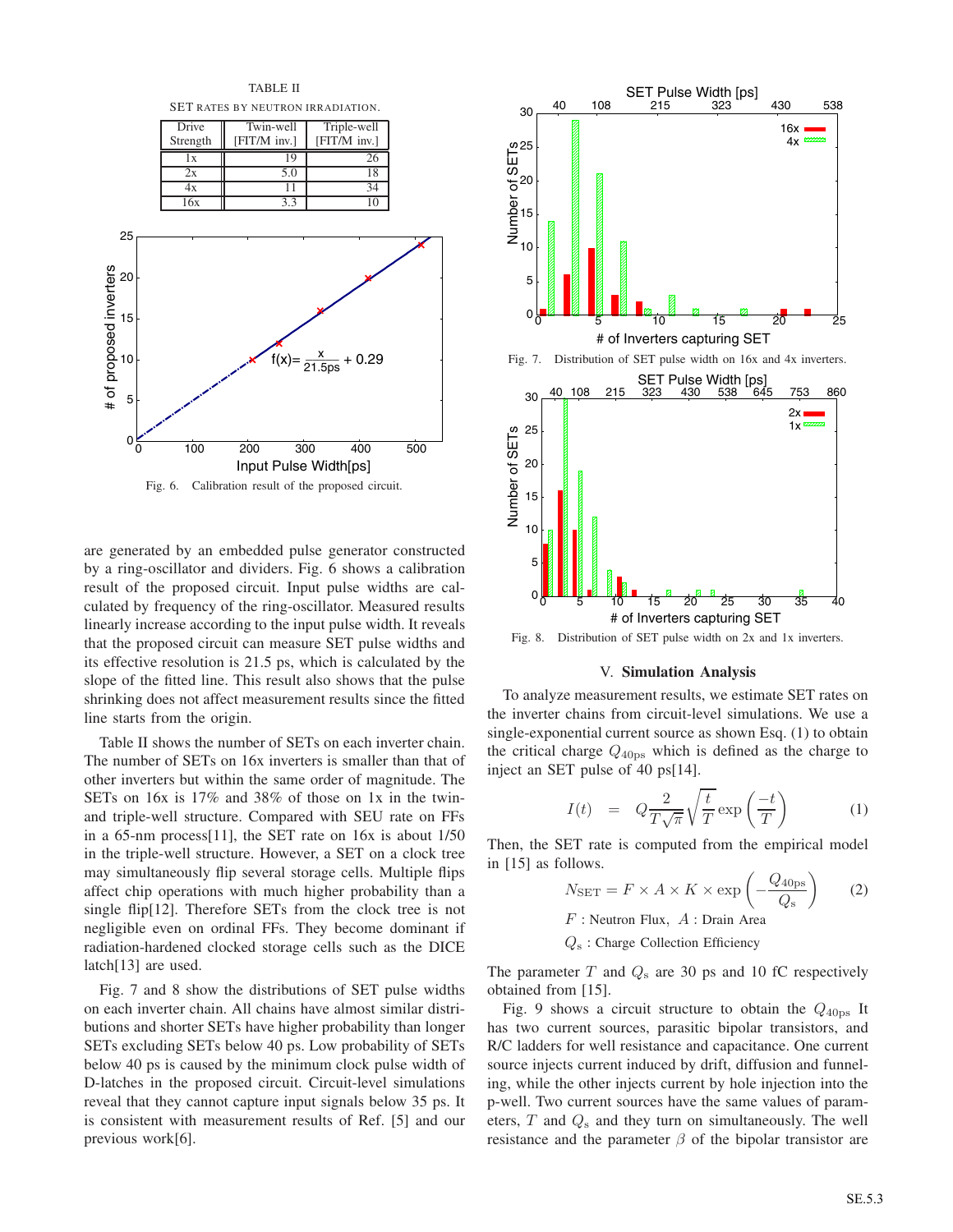

Fig. 9. Circuit structure for the circuit-level simulations with the bipolar effect.



730  $\Omega/\mu$ m and 10 respectively obtained from measurement results while well capacitance is 1  $fC/\mu m$  obtained from the drain capacitance by circuit level simulations.

Fig. 10 shows simulation results. The parasitic bipolar effect increases  $N_{\text{SET}}$  and it has almost equivalent tendency to the experiment results. Simulation results clearly show that the parasitic bipolar effect must be considered to compute SETs in 65 nm. However, these simulation results strongly depend on parameter value of  $Q_s$ . When  $Q_s$  is 5 fC, SET rate on 1x inverter is 2 times bigger than that on 4x inverter.

Fig. 11 shows simulation results of SET rate on 16x inverters according to the distance from tap-cells. SET rate is drastically reduced when the distance from tap-cells is below  $5 \mu$ m. In the tested 65nm bulk technology, clock inverters could be placed adjacent to the tap-cells to reduce SET pulse rates when we implement radiation-hardened FFs which have over 100x higher soft error mitigation than conventional FFs.

#### VI. **Conclusion**

We propose a SET pulse width measurement circuit based on the ring oscillator structure. It achieves smaller area overhead with wide measurement range of SET pulse widths.



Fig. 11. Simulation result of SET rate on 16x inverters according to the distance from tap-cells.

We measure SET pulse widths of inverters with four different drive strengths. The SET rate on 16x drive strength inverters is smaller than that on 1x drive strength inverters but within the same order of magnitude. Measurement results are almost equivalent to simulation results considering the parasitic bipolar effect. In the tested 65nm bulk technology, accounting for bipolar effects is crucial to explaining the observed SET pulse width distributions. As a potential mitigation technique, we suggest placing clock inverters adjacent to tapcells. Our simulations indicate a drastic reduction in SET upset rates for 16x inverters if this mitigation technique is applied.

#### ACKNOWLEDGMENT

The authors would like to thank to Prof. K. Hatanaka at RCNP and all the other RCNP staffs for our neutronbeam experiments. The VLSI chip in this study has been fabricated in the chip fabrication program of VLSI Design and Education Center(VDEC), the University of Tokyo in collaboration with STARC, e-Shuttle, Inc., and Fujitsu Ltd.

### **REFERENCES**

- [1] P. Shivakumar, M. Kistler, S.W. Keckler, D. Burger, and L. Alvisi, "Modeling the Effect of Technology Trends on the Soft Error Rate of Combinational Logic," in *Dependable Systems and Networks, 2002. DSN 2002. Proceedings. International Conference on*, 2002, pp. 389 – 398.
- [2] T. Nakauchi, N. Mikami, A. Oyama, H. Kobayashi, H. Usui, and J. Kase, "A Novel Technique for Mitigating Neutron-Induced Multi - Cell Upset by Means of Back Bias," in *Reliability Physics Symposium, 2008. IRPS 2008. IEEE International*, may 2008, pp. 187 –191.
- [3] B. Narasimham, B.L. Bhuva, R.D. Schrimpf, L.W. Massengill, M.J. Gadlage, W.T. Holman, A.F. Witulski, W.H. Robinson, J.D. Black, J.M. Benedetto, and P.H. Eaton, "Effects of guard bands and well contacts in mitigating long SETs in advanced CMOS processes," in *Radiation and Its Effects on Components and Systems, 2007. RADECS 2007. 9th European Conference on*, sept. 2007, pp. 1 –6.
- [4] B. Narasimham, M.J. Gadlage, B.L. Bhuva, R.D. Schrimpf, L.W. Massengill, W.T. Holman, A.F. Witulski, Xiaowei Zhu, A. Balasubramanian, and S.A. Wender, "Neutron and Alpha Particle-induced Transients in 90 nm Technology," in *Reliability Physics Symposium (IRPS), 2010 IEEE International*, May 2008, pp. 478 –481.
- [5] H. Nakamura, K. Tanaka, T. Uemura, K. Takeuchi, T. Fukuda, and S. Kumashiro, "Measurement of Neutron-induced Single Event Transient Pulse Width Narrower than 100ps," in *Reliability Physics Symposium (IRPS), 2010 IEEE International*, May 2010, pp. 694 – 697.